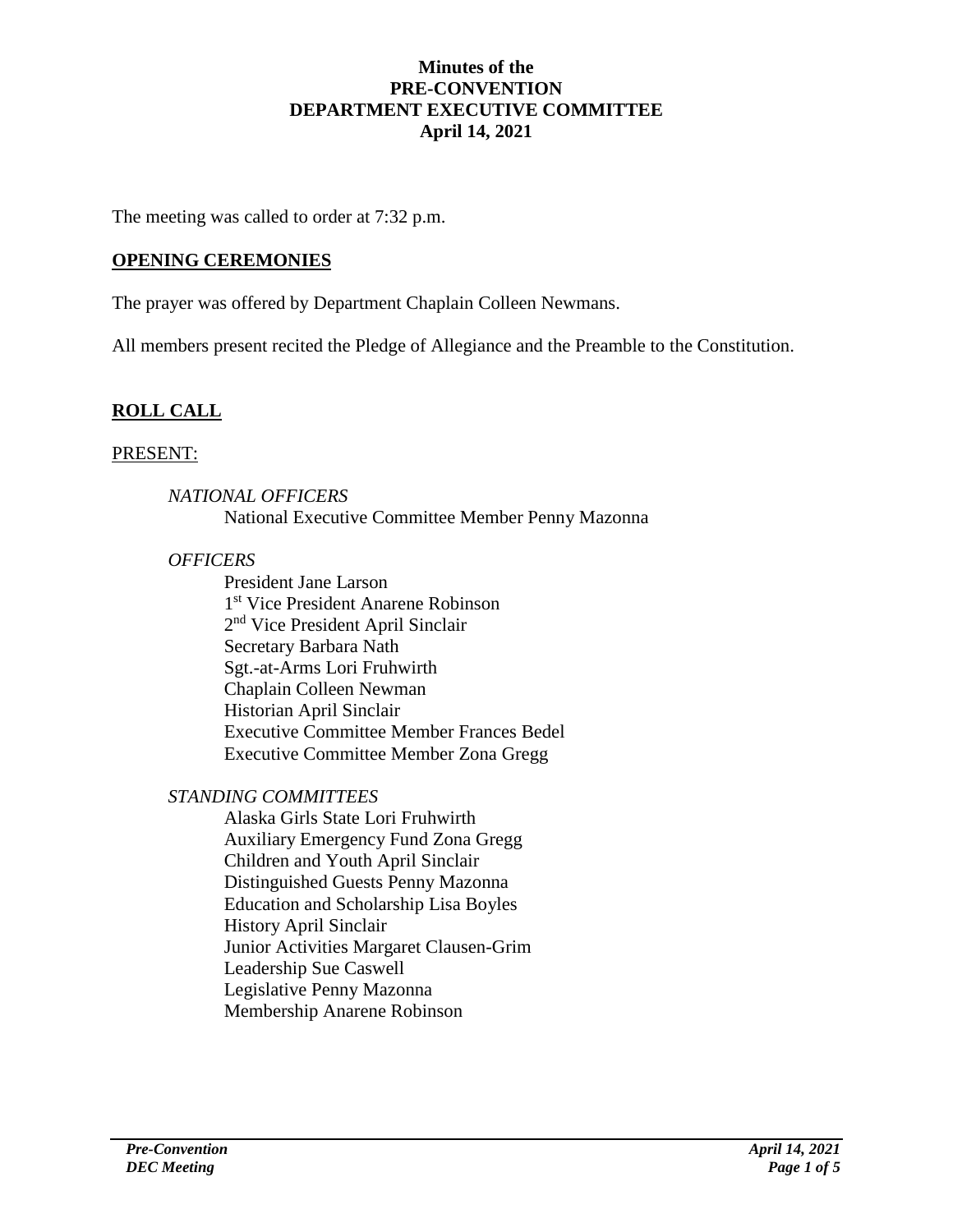## PRESENT

*STANDING COMMITTEES*

National Security Frances Bedel Poppy Margaret Blankenship Public Relations Beverly Eads Veterans Affairs and Rehabilitation April Sinclair

## *UNITS*

Jack Henry Unit 1 Joseph T. Craig Unit 3 Seward Unit 5 Merlin Elmer Palmer, Unit 6 Dorman H. Baker Unit 11 Matanuska Valley Unit 15 General Bucker Unit 16 Robert G. Blair Unit 17 Ninilchik Unit 18 George H. Plumley Memorial Unit 20 Spenard Unit 28 Muldoon Unit 29 Con Miller Unit 30 Peters Creek Unit 33 Susitna Valley Unit 35 C. Russell Huber Unit 57

## *PAST DEPARTMENT PRESIDENTS*

Margaret Blankenship Susan Caswell Beverly Eads Penny Mazonna Carolyn Null Sue Waldhaus Lisa Williamson

# EXCUSED

*NATIONAL OFFICERS* Alternate National Executive Committee Member Sue Diaz.

# *OFFICERS*

Treasurer Diana Estrada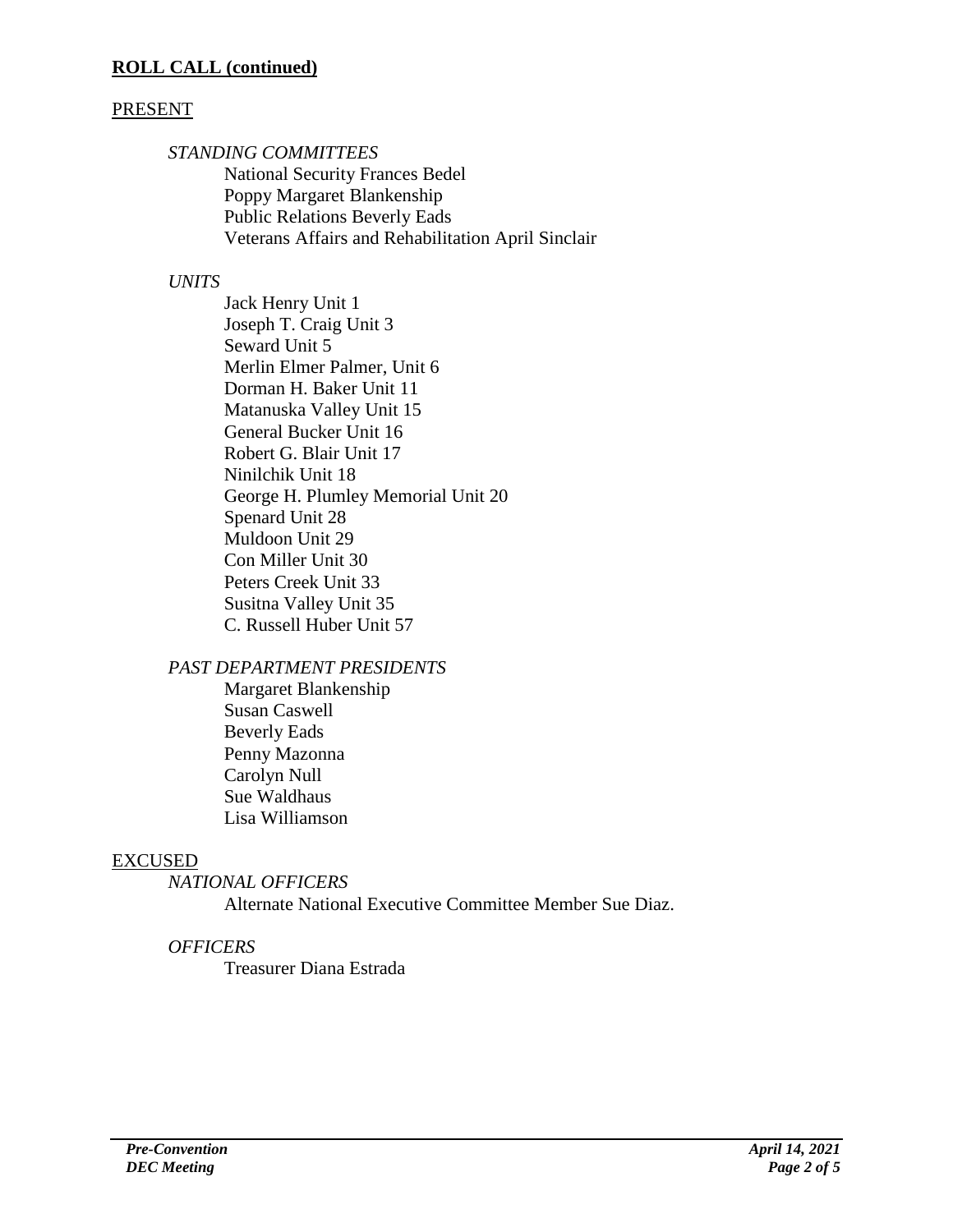### **ROLL CALL (continued)**

#### EXCUSED

#### *STANDING COMMITTEES*

Americanism Kathy Moore Audit Sue Diaz Community Service Debbie Ervin Constitution and Bylaws Sue Diaz Finance Debbie Lowndes Past Presidents Parley Debbie Lowndes

#### *PAST DEPARTMENT PRESIDENTS*

| <b>Sharon Cherrette</b> | Susan Diaz    |
|-------------------------|---------------|
| Debbie Lowndes          | Linda Schmitt |

## ABSENT

#### *UNITS*

Lynn Canal Unit 12 Sitka Unit 13 Gladys M. Heintz Memorial Unit 27 Chappie James Unit 34 Peter Heyano Unit 442

## *PAST DEPARTMENT PRESIDENTS*

| Ruth Brown          | <b>Betty Bumala</b> | Laverne Kearns       |
|---------------------|---------------------|----------------------|
| Evelyn Oliver       | June Haas           | Lori FitzSimons      |
| <b>Betty Porter</b> | Lavonne Collier     | Eva Aulston          |
| Jean Clayton        | Etta Singleton      | Wilma Stokes         |
| Rehta Foster        | Jean Shandy         | Jill Pawson          |
| Francisca Guilford  | Lynn Bash           | <b>Barbe Wolkoff</b> |

## **APPROVAL OF MINUTES**

**MOTION**: by Beverly Eads (Unit 17) and seconded by Donna Brohsmith (Unit 16) to approve the minutes of the October 4, 2020 meeting

It was noted that on page 4, it had Colleen Newman being from Unit 350 instead of Unit 35.

The motion was approved with the correction by unanimous voice vote..,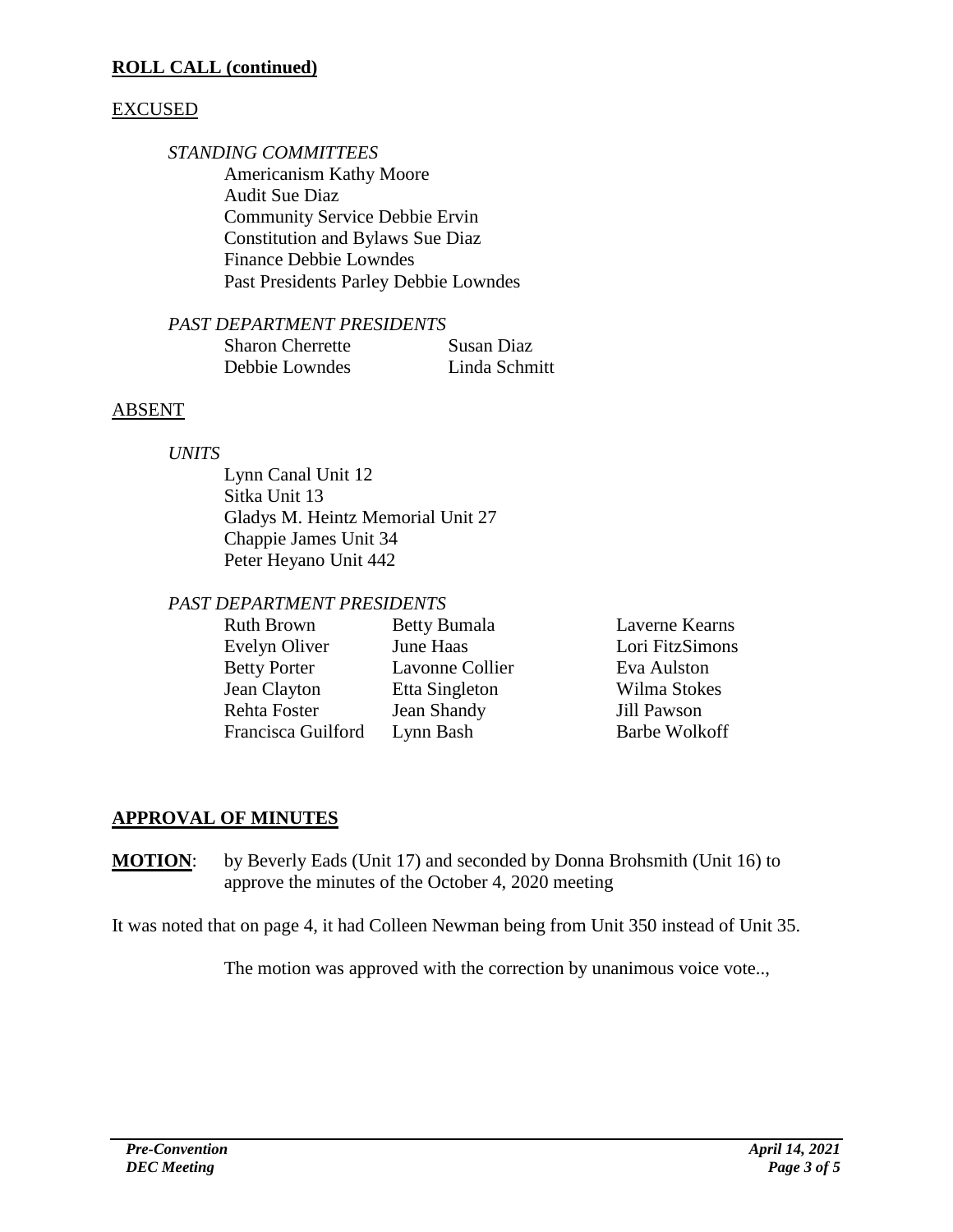## **TREASURER'S REPORT**

As Diana was excused from this meeting, Barb Nath gave her report.

| Girls State Savings11,297.21 |  |
|------------------------------|--|
|                              |  |
| Edward Jones 95157.59        |  |
|                              |  |

#### **COMMUNICATIONS**

There were no communications to be read.

## **UNFINISHED BUSINESS**

There was no Unfinished Business to come before the Department Executive Committee.

#### **NEW BUSINESS**

Fall Conference – It was requested that the Fall Conference be held the  $3<sup>rd</sup>$  weekend of October due to conflicts with SAL and National as well as a homecoming occurring.

## **ANNOUNCEMENTS**

- Lisa Williamson updated on National. Travel is being allowed now. There will be some traveling to Indianapolis next week. Kathy Daudistahl is being installed on September 1<sup>st</sup>. Lisa' campaign is back in action after a break due to covid and the resulting financial issues for people Post 28 is doing the calendar raffle. Once they are printed, we will be able to start selling. If units want to have a fundraiser for Lisa and have her present, she will be happy to attend. She is in Alaska until the end of October. Kathy's homecoming is October 7-9 in Kentucky. People should fly into Cincinnati. Anyone who goes can see how they are set up as we prepare to host one for Lisa next year.
- Sharon announced that we will be staying at the Sheraton for the National Convention. There is no shuttle at this time. The hotel does not offer shuttles from the airport to the hotel. Currently the banquet will be occurring. We will know after the spring conference if there is a parade. Delegate fees are \$140 and Guest fees are \$25.